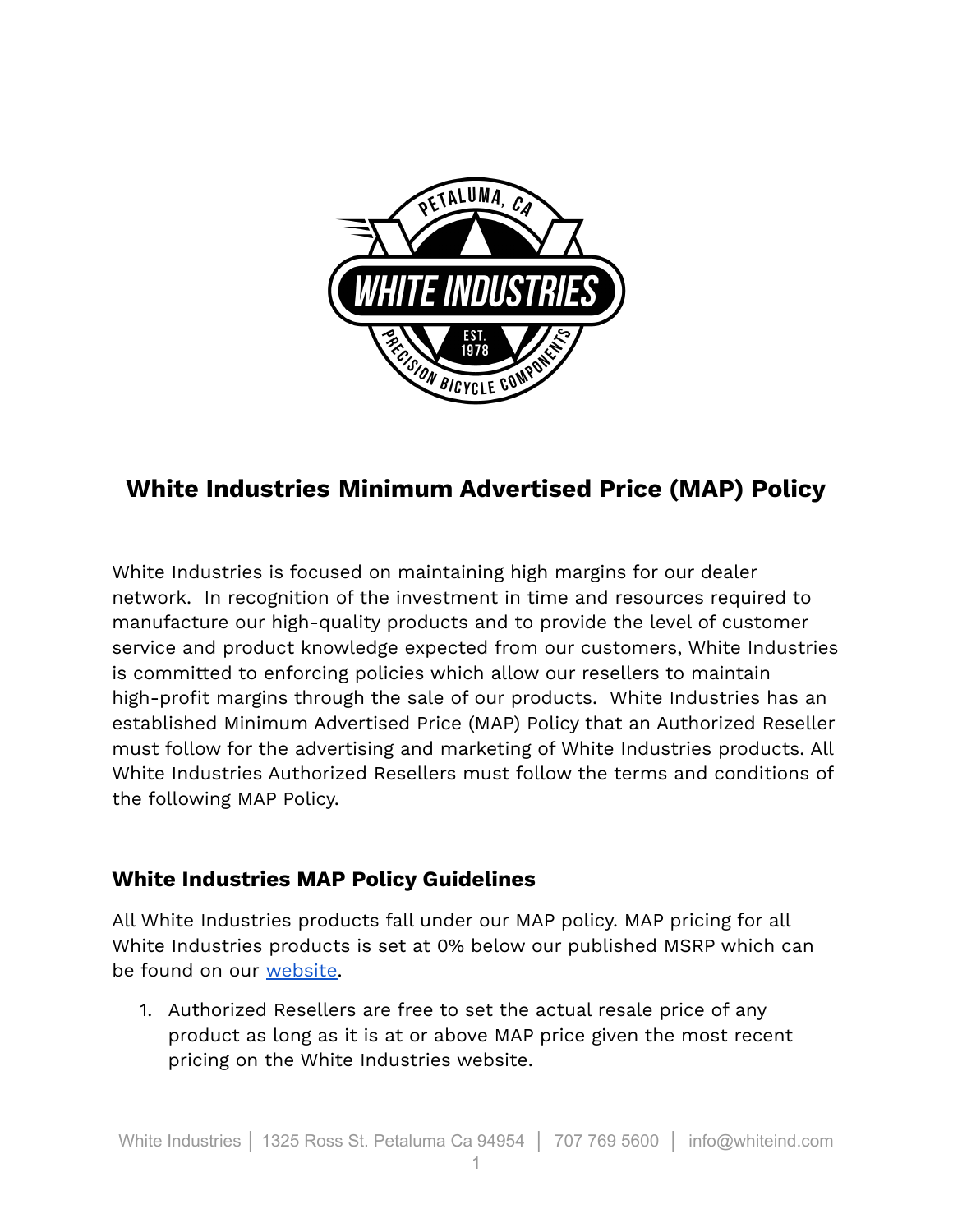- 2. The MAP policy applies to advertised prices, not the price at which MAP products are actually sold or offered for sale to an individual in-store or over the telephone.
- 3. Website features such as "click for price," automated "bounce-back" pricing emails, pre-formatted email responses, forms, automatic price display for any items prior to being placed in a customer's shopping cart and other similar features are considered to be communications initiated by the dealer (rather than by the customer) and thereby constitute "advertising" under this MAP policy.
- 4. White Industries' MAP policy applies to all advertisements of MAP products in any and all media, including but not limited to flyers, posters, coupons, mailers, inserts, newspapers, magazines, catalogs, television, radio, and public signage, as well as internet sites, social media sites, apps, or any other electronic media.
- 5. It shall not be a violation of this MAP policy to advertise in general that the Authorized Reseller has "the lowest prices" or will match or beat its competitors' prices, or to use similar phrases; so long as the reseller does not include any advertised price below MAP and otherwise complies with this MAP policy.
- 6. Free shipping and/or handling, 0% sales tax or free financing promotions do not violate the MAP.
- 7. This MAP policy also applies to any activity which White Industries determines, in its sole discretion, is designed or intended to circumvent the intent of this MAP policy.

## **Failure to Comply with the MAP Policy**

At the sole discretion of White Industries, failure to comply with MAP, intentional and/or repeated failure to abide, may result in the immediate loss of Authorized Reseller status and your ability to purchase all White Industries products both direct as well as through distribution.

## **White Industries will utilize the following steps to resolve MAP violations:**

Violations from Authorized Resellers will need to be corrected within 48 hours of notification.